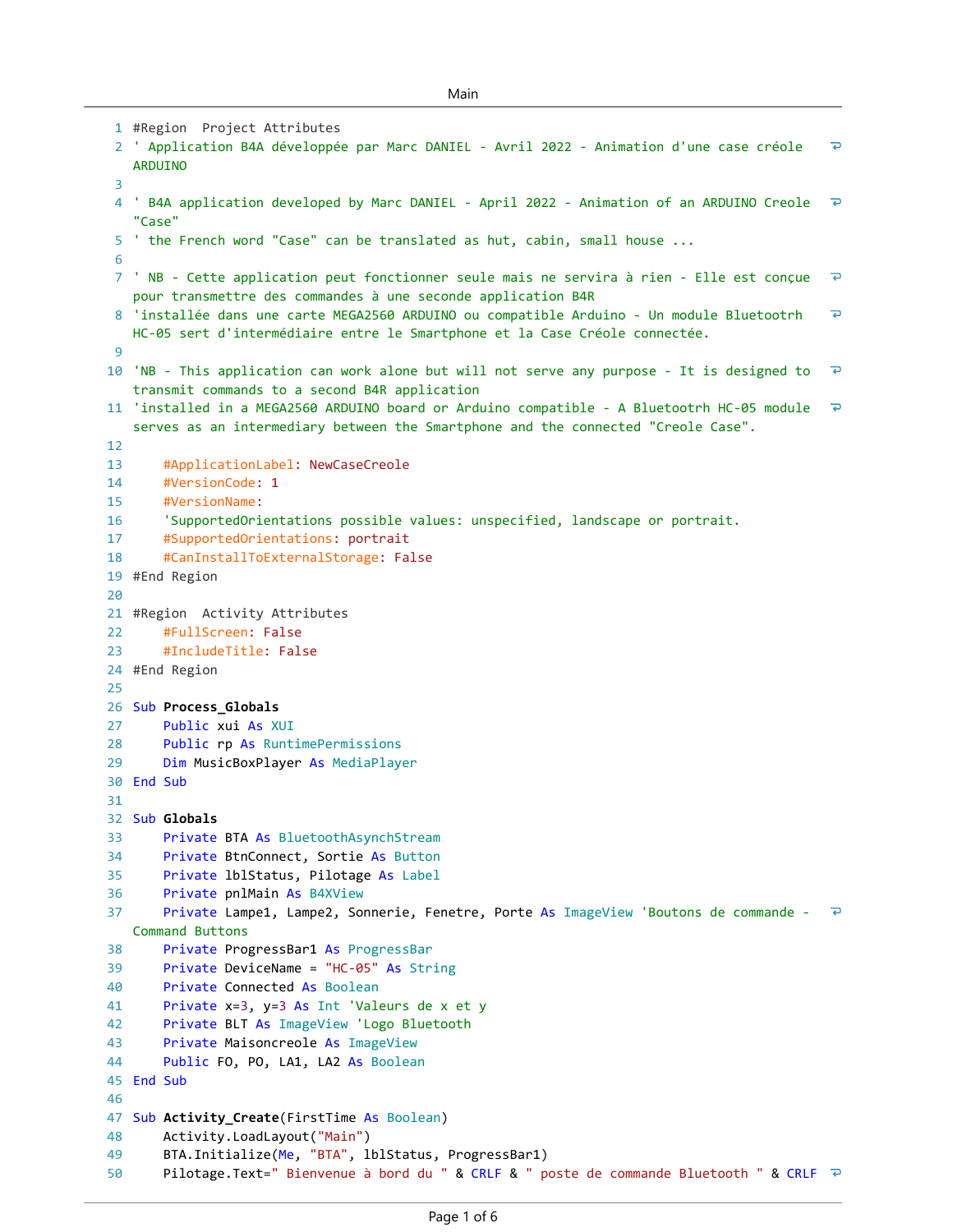```
& " de la case créole !"
        Pilotage.Text=Pilotage.Text & CRLF & " Les commandes apparaîtront " & CRLF & " dès que \overline{P}51
    la connexion sera " & CRLF & " établie avec la Case Créole."
 52
        Pilotage.Text=Pilotage.Text & CRLF & " Appuyez sur la touche verte " & CRLF & " 
                                                                                                   \overline{\bullet}CONNEXION !"
 53
        Porte.Bitmap = LoadBitmap(File.DirAssets,"Portef.jpg")
 54
        Fenetre.Bitmap = LoadBitmap(File.DirAssets,"Fenetref.jpg")
 55
        LA1=False
 56
        LA2=False
        FO=False
 57
 58
        PO=False
 59
        If FirstTime Then
 60
            MusicBoxPlayer.Initialize()
 61
        End If
 62 End Sub
63
 64 Sub Activity_Resume
65
 66 End Sub
67
 68 Sub Activity_Pause (UserClosed As Boolean)
 69
        If UserClosed = True And Connected = True Then
70
            BTA.SendBytes(Array As Byte(127, 127))
 71
            BTA.Disconnect
        End If
 72
 73 End Sub
74
 75 Private Sub Activity_PermissionResult (Permission As String, Result As Boolean)
76
 77 End Sub
78
 79 Sub BtnConnect_Click
 80
         ' Action sur le bouton de connexion Bluetooth
        rp.CheckAndRequest(rp.PERMISSION_ACCESS_FINE_LOCATION)
 81
 82
        Wait For Activity PermissionResult (Permission As String, Result As Boolean)
 83
        If Result = False Then
 84
             lblStatus.Text = "Statut: Permission refusée..."
 85
        Else
86
            BTA.Connect(DeviceName)
 87
        End If
 88 End Sub
89
 90 Sub Sonnerie_Click
         'Valeurs (3,3) déclenchant le son de la cloche, de la sonnerie ou du buzzer pendant 2 \overline{P}91
    secondes
         'NB - Une sonnerie retentira également sur le Smartphone pendant 2 secondes
 92
93
94'Values (3,3) triggering the bell, ringtone or buzzer for 2 seconds
95
         'NB - A ringtone will also ring on the Smartphone for 2 seconds
96
        x=397
        y=398
        BTA.SendBytes(Array As Byte(x,y))
99
        Sonnerie.Bitmap = LoadBitmap(File.DirAssets,"ClocheS.jpg")
        MusicBoxPlayer.Load(File.DirAssets,"Sonnette.mp3")
100
        MusicBoxPlayer.Play
101
102
        Sleep(2000)
```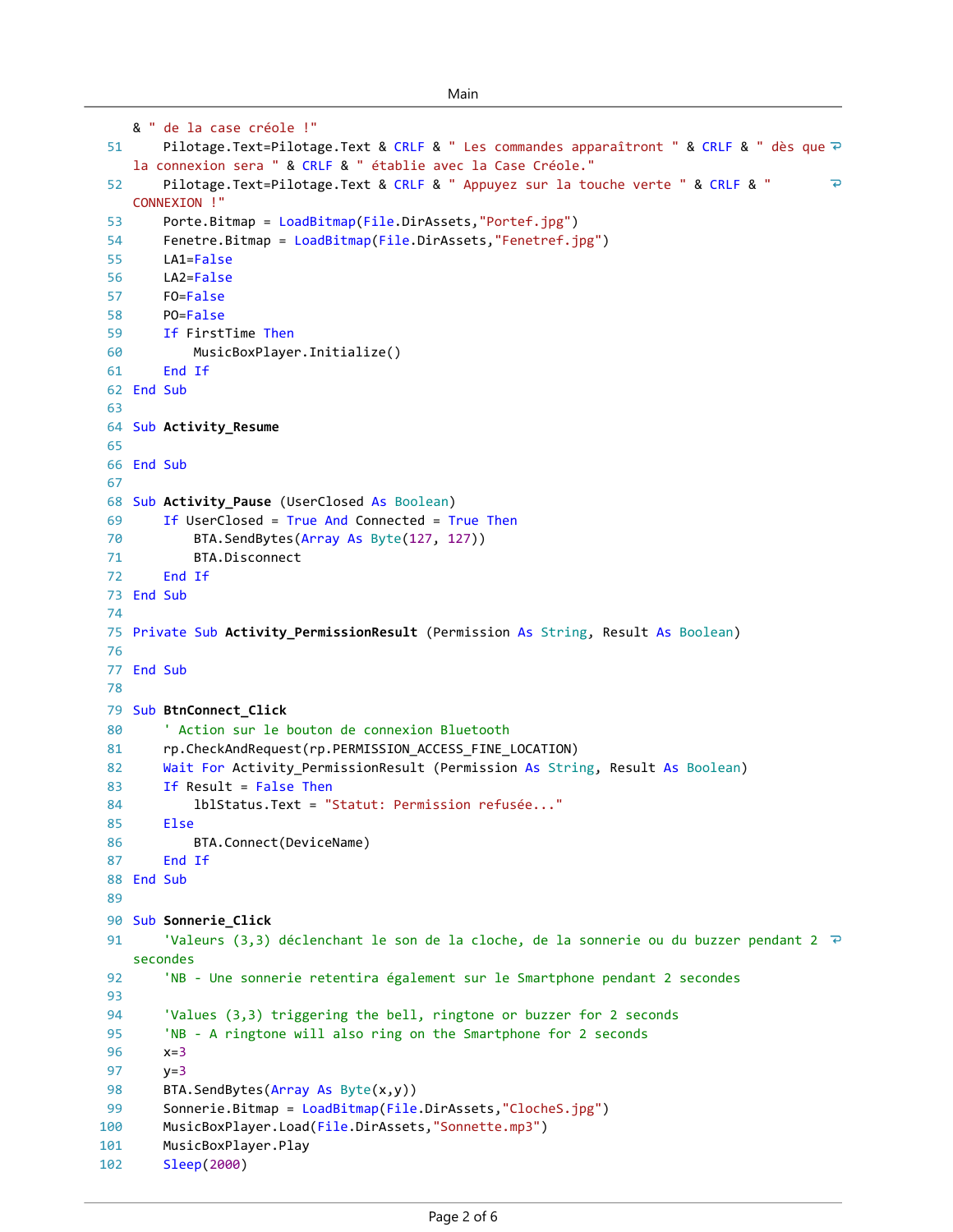```
Main
```

```
Sonnerie.Bitmap = LoadBitmap(File.DirAssets,"Cloche.jpg")
        MusicBoxPlayer.Stop
105 End Sub
107 Sub Lampe1_Click
        'Valeurs (4,4) allumant les lumières connectées à "Lampe1"
        'Values (4,4) turning on lights connected to "Lampe1"
        If LA1=False Then
            Lampe1.Bitmap = LoadBitmap(File.DirAssets,"lampea.jpg")
            LA1=True
            x=4y=4BTA.SendBytes(Array As Byte(x,y))
        else if LA1=True Then
            'Valeurs (5,5) éteignant les lumières connectées à "Lampe1"
            'Values (5,5) turning off the lights connected to "Lampe1"
            Lampe1.Bitmap = LoadBitmap(File.DirAssets,"lampe.jpg")
            LA1=False
            x=5y=5BTA.SendBytes(Array As Byte(x,y))
        End If
125 End Sub
129 Sub Lampe2_Click
        'Valeurs (6,6) allumant les lumières connectées à "Lampe2"
        'Values (6,6) turning on lights connected to "Lampe2"
        If LA2=False Then
            Lampe2.Bitmap = LoadBitmap(File.DirAssets,"lampea2.jpg")
            LA2=True
            x=6y=6BTA.SendBytes(Array As Byte(x,y))
        else if LA2=True Then
            'Valeurs (7,7) éteignant les lumières connectées à "Lampe2"
            'Values (7,7) turning off lights connected to "Lampe2"
            Lampe2.Bitmap = LoadBitmap(File.DirAssets,"lampe.jpg")
            LA2=False
            x=7y=7BTA.SendBytes(Array As Byte(x,y))
        End If
147 End Sub
150 Sub Porte_Click
        'Valeurs (8,8) déclenchant l'ouverture d'une porte reliée au servomoteur n°1
        'Values (8,8) triggering the opening of a door connected to servo motor n°1
        If PO=False Then
            Porte.Bitmap = LoadBitmap(File.DirAssets,"porteo.jpg")
            PO=True
            x=8y=8BTA.SendBytes(Array As Byte(x, y))
        else if PO=True Then
103
104
106
108
109
110
111
112
113
114
115
116
117
118
119
120
121
122
123
124
126
127
128
130
131
132
133
134
135
136
137
138
139
140
141
142
143
144
145
146
148
149
151
152
153
154
155
156
157
158
159
```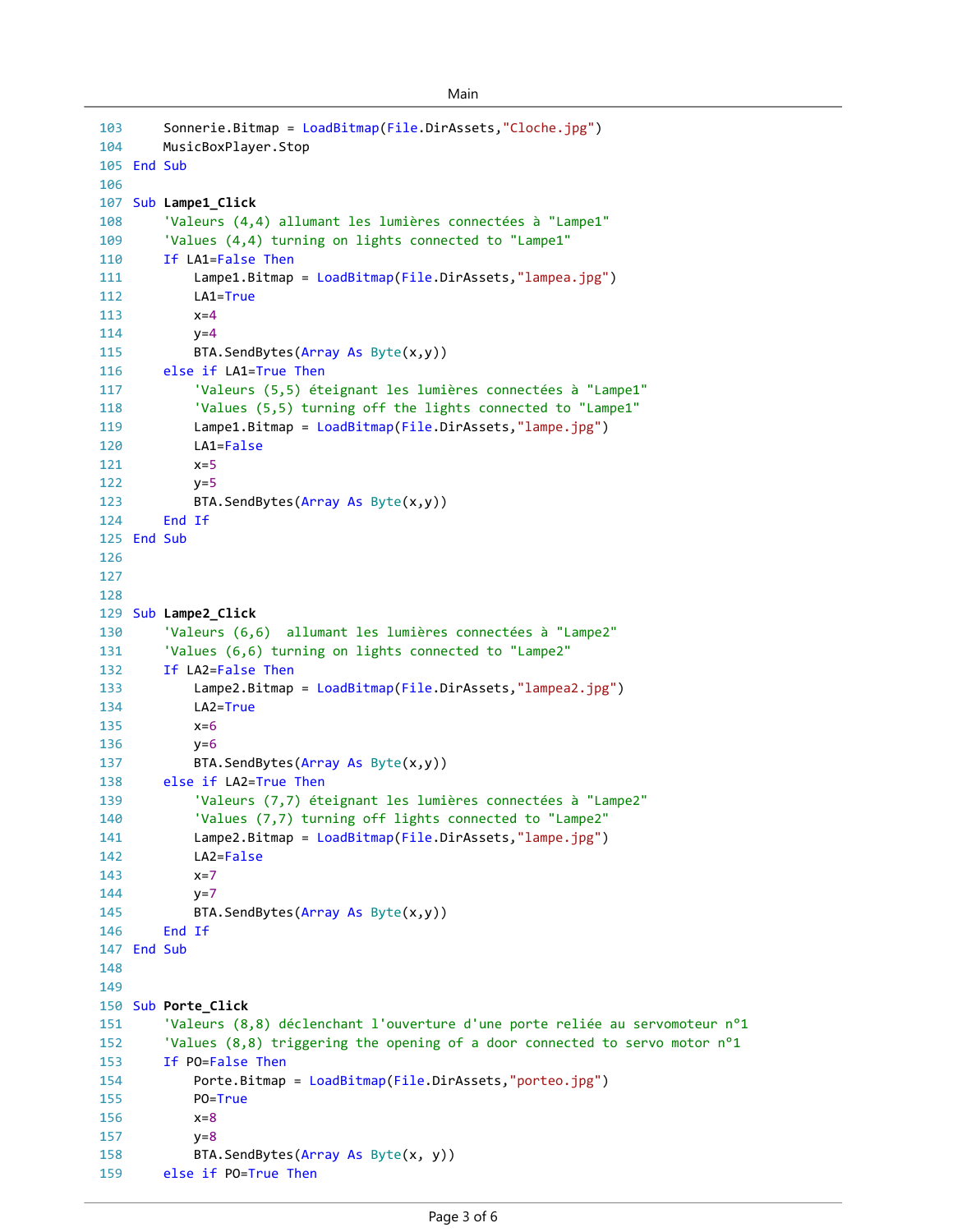```
Main
```

```
160
             'Valeurs (9,9) déclenchant la fermeture d'une porte reliée au servomoteur n°1
             'Values (9,9) triggering the closing of a door connected to servo motor n°1
161
162
             Porte.Bitmap = LoadBitmap(File.DirAssets,"portef.jpg")
163
             PO=False
             x=9164
165
             y=9166
             BTA.SendBytes(Array As Byte(x, y))
167
         End If
168 End Sub
169
170 Sub Fenetre_Click
         'Valeurs (10,10) déclenchant l'ouverture d'une 2ème porte ou d'une fenêtre reliée au 
                                                                                                     \overline{P}171
    servomoteur n°2
         'Values (10,10) triggering the opening of a 2nd door or window connected to servo 
                                                                                                     \overline{P}172
    motor n°2
173
        If FO=False Then
174
             Fenetre.Bitmap = LoadBitmap(File.DirAssets,"fenetreo.jpg")
175
             FO=True
176
             x=10
177
             y = 10178
             BTA.SendBytes(Array As Byte(x, y))
179
         else if FO=True Then
180
             ' Valeurs (11,11) déclenchant la fermeture d'une 2ème porte ou d'une fenêtre 
                                                                                                     \overline{P}reliée au servomoteur n°2
             ' Values (11,11) triggering the closure of a 2nd door or window connected to servo \overline{P}181
    motor n°2
             Fenetre.Bitmap = LoadBitmap(File.DirAssets,"fenetref.jpg")
182
             FO=False
183
184
             x=11
185
             y=11BTA.SendBytes(Array As Byte(x, y))
186
187
         End If
188 End Sub
189
190
191 Private Sub BTA_Connected (Success As Boolean)
192
         'Actions lancées si la connexion Bluetooth a été réussie
193
         'Actions initiated if the Bluetooth connection was successful
194
        If Success = True Then
195
             Connected = Success
196
             BtnConnect.Visible=False
             BLT.Visible=True
197
198
             Sortie.Visible=True
199
             Pilotage.Visible=False
200
             Lampe1.Visible=True
201
             Lampe2.Visible=True
             Porte.Visible=True
202
203
             Fenetre.Visible=True
204Sonnerie.Visible=True
205
         End If
206 End Sub
207
208 Private Sub BTA_StateChanged (State As String)
209
         ' Actions impossibles (accès aux boutons de commande) si la connexion Bluetooth a 
                                                                                                     \overline{\bullet}échoué
210
         ' Impossible actions (access to command buttons) if Bluetooth connection failed
        If State <> "" Then
211
```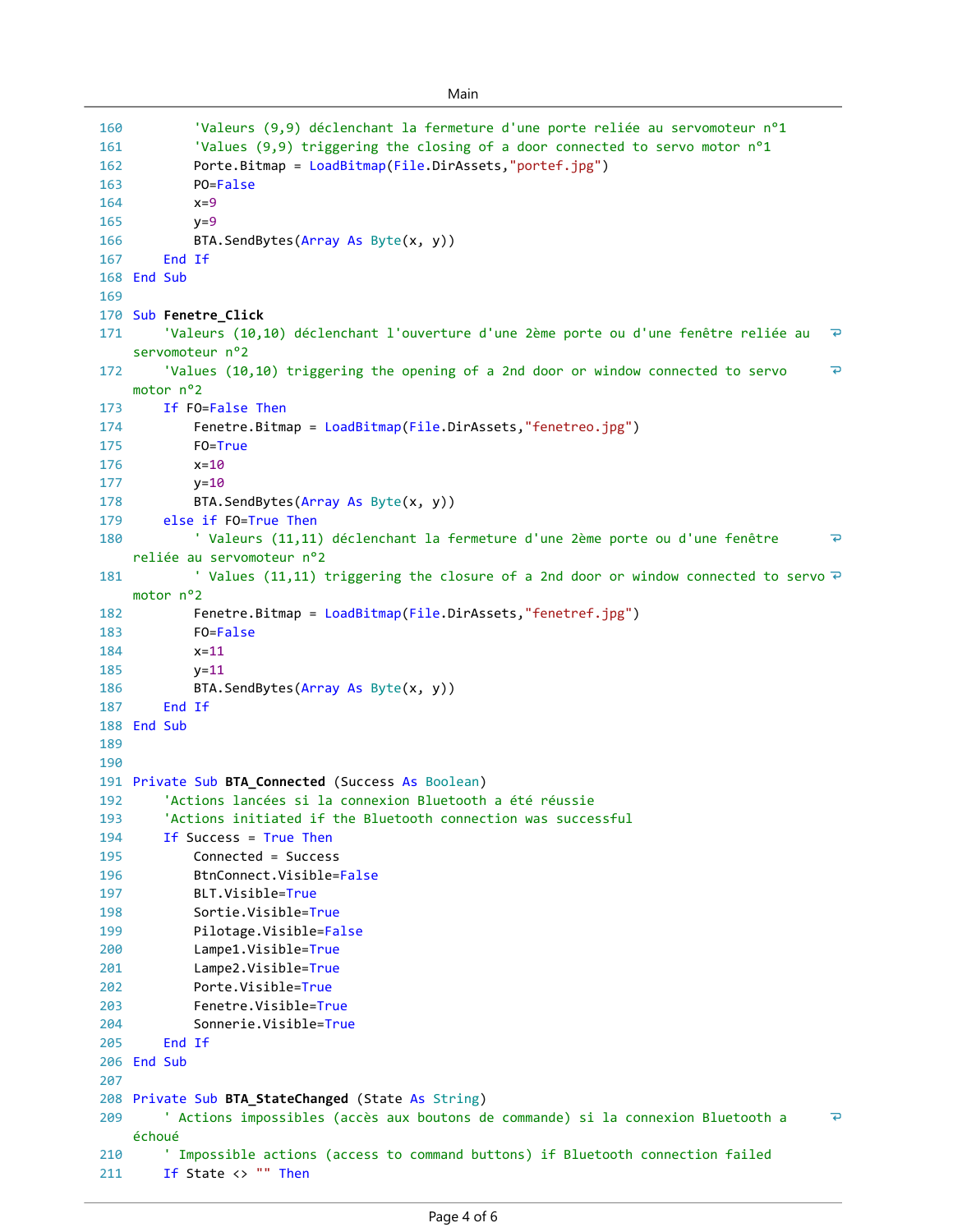```
212
            Connected = False
213
            BtnConnect.Visible=True
214
            BLT.Visible=False
215
            Sortie.Visible=False
216
            Pilotage.Visible=True
217
            Lampe1.Visible=False
218
            Lampe2.Visible=False
219
            Sonnerie.Visible=False
220
            Porte.Visible=False
221
            Fenetre.Visible=False
222
        End If
223 End Sub
224
225
226 Sub Sortie_Click
227
        ' Fermeture volontaire de l'application et actions conséquentes
228
         ' Voluntary closure of the application and consequent actions
                                                                                                  \overline{P}229
        Msgbox2Async("Voulez-vous vraiment quitter la gestion de la case 
    créole ?","Quitter ?", "Oui", "", "Non", Null, True)
230
        Wait For Msgbox_Result (Result As Int)
231
        If Result=DialogResponse.POSITIVE Then
232
            BTA.SendBytes(Array As Byte(5, 5)) 'Extinction Lampes1
233
            Lampe1.Bitmap = LoadBitmap(File.DirAssets,"lampe.jpg")
            BTA.SendBytes(Array As Byte(7, 7)) 'Extinction Lampes2
234
235
            Lampe2.Bitmap = LoadBitmap(File.DirAssets,"lampe.jpg")
            BTA.SendBytes(Array As Byte(9, 9)) 'Fermeture portes - Door closures
236
237
            Porte.Bitmap = LoadBitmap(File.DirAssets,"portef.jpg")
238
            BTA.SendBytes(Array As Byte(11, 11)) 'Fermeture fenêtres - Windows closure
239
            Fenetre.Bitmap = LoadBitmap(File.DirAssets,"fenetref.jpg")
240
            If MusicBoxPlayer.IsPlaying Then MusicBoxPlayer.Stop
241
            Sonnerie.Bitmap = LoadBitmap(File.DirAssets,"Cloche.jpg")
242
            Activity.Finish
243
        End If
244 End Sub
245
246 Sub Activity_KeyPress (KeyCode As Int) As Boolean
247
        'Utilisation de la touche Back de votre Smartphone pour quitter l'application
248
        'Using the Back button on your Smartphone to exit the app
249
        If KeyCode = KeyCodes.KEYCODE_BACK Then openMsgBox
250
                Return True
251 End Sub
252
253 Sub openMsgBox
254
        ' Fermeture volontaire de l'application à l'aide de la touche Back du Smartphone
255
         ' Voluntary closure of the application using the Back key of the Smartphone
256
        Msgbox2Async("Voulez-vous vraiment quitter la gestion de la case 
                                                                                                  \overline{P}créole ?","Quitter ?", "Oui", "", "Non", Null, True)
257
        Wait For Msgbox_Result (Result As Int)
258
        If Result=DialogResponse.POSITIVE Then
259
            BTA.SendBytes(Array As Byte(5, 5)) 'Extinction Lampes1
260
            Lampe1.Bitmap = LoadBitmap(File.DirAssets,"lampe.jpg")
            BTA.SendBytes(Array As Byte(7, 7)) 'Extinction Lampes2
261
262
            Lampe2.Bitmap = LoadBitmap(File.DirAssets,"lampe.jpg")
            BTA.SendBytes(Array As Byte(9, 9)) 'Fermeture portes - Door closures
263
            Porte.Bitmap = LoadBitmap(File.DirAssets,"portef.jpg")
264
            BTA.SendBytes(Array As Byte(11, 11)) 'Fermeture fenêtres - Windows closure
265
```